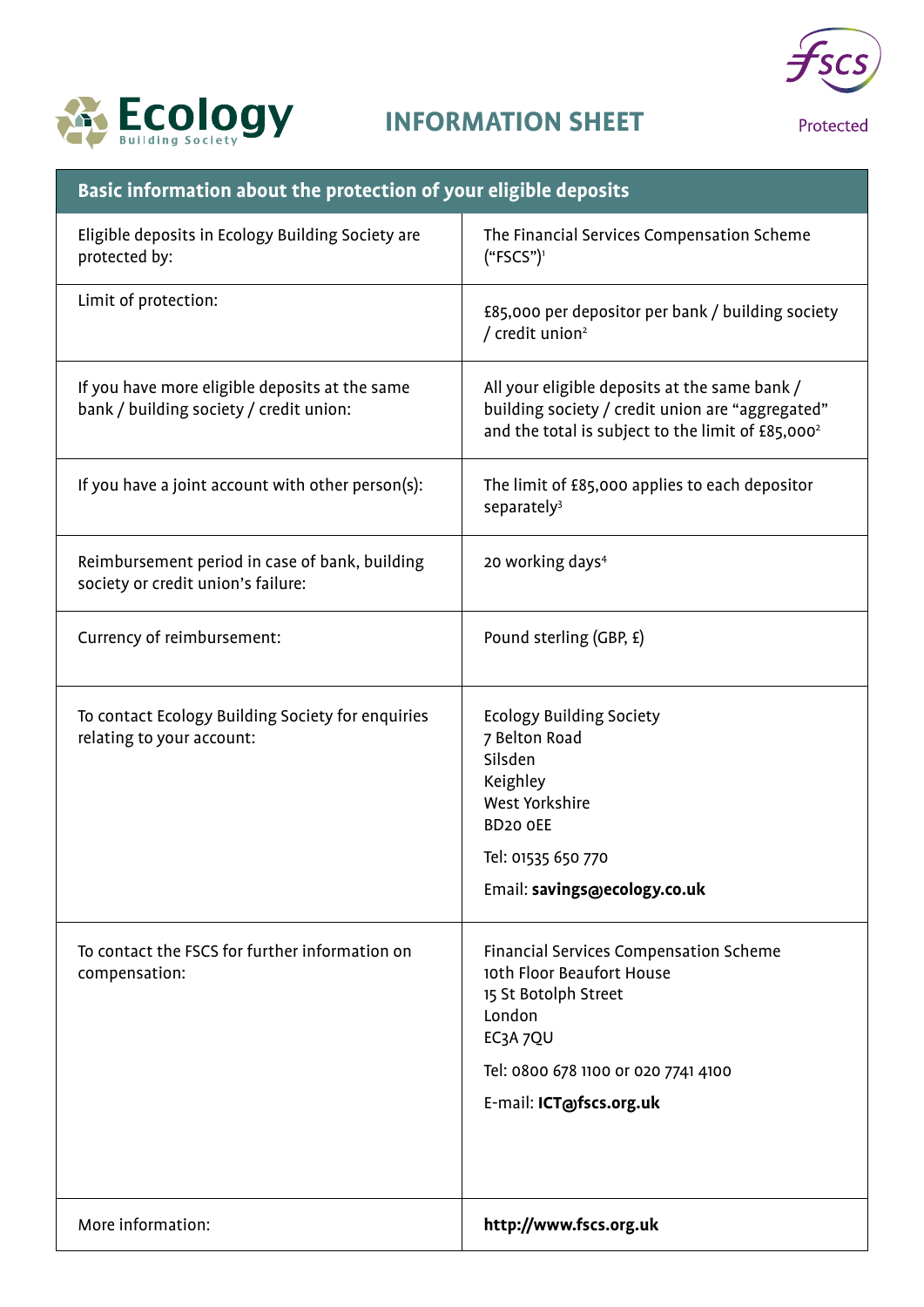# **Additional Information**

### 1 **Scheme responsible for the protection of your eligible deposit**

Your eligible deposit is covered by a statutory Deposit Guarantee Scheme. If insolvency of your bank, building society or credit union should occur, your eligible deposits would be repaid up to £85,000 by the Deposit Guarantee Scheme.

### 2 **General limit of protection**

If a covered deposit is unavailable because a bank, building society or credit union is unable to meet its financial obligations, depositors are repaid by a Deposit Guarantee Scheme. This repayment covers a maximum of £85,000 per bank, building society or credit union. This means that all eligible deposits at the same bank, building society or credit union are added up in order to determine the coverage level. If, for instance a depositor holds a savings account with £80,000 and a current account with £20,000, he or she will only be repaid £85,000.

In some cases eligible deposits which are categorised as "temporary high balances" are protected above £85,000 for six months after the amount has been credited or from the moment when such eligible deposits become legally transferable. These are eligible deposits connected with certain events including:

- a) certain transactions relating to the depositor's current or prospective only or main residence or dwelling
- b) a death, or the depositor's marriage or civil partnership, divorce, retirement, dismissal, redundancy or invalidity
- c) the payment to the depositor of insurance benefits or compensation for criminal injuries or wrongful conviction.

More information can be obtained under **http://www.fscs.org.uk**

#### 3 **Limit of protection for joint accounts**

In case of joint accounts, the limit of £85,000 applies to each depositor.

However, eligible deposits in an account to which two or more persons are entitled as members of a business partnership, association or grouping of a similar nature, without legal personality, are aggregated and treated as if made by a single depositor for the purpose of calculating the limit of £85,000.

#### 4 **Reimbursement**

The responsible Deposit Guarantee Scheme is the:

Financial Services Compensation Scheme 10th Floor Beaufort House 15 St Botolph Street London EC3A 7QU

Tel: 0800 678 1100 or 020 7741 4100

Email: **ICT@fscs.org.uk**